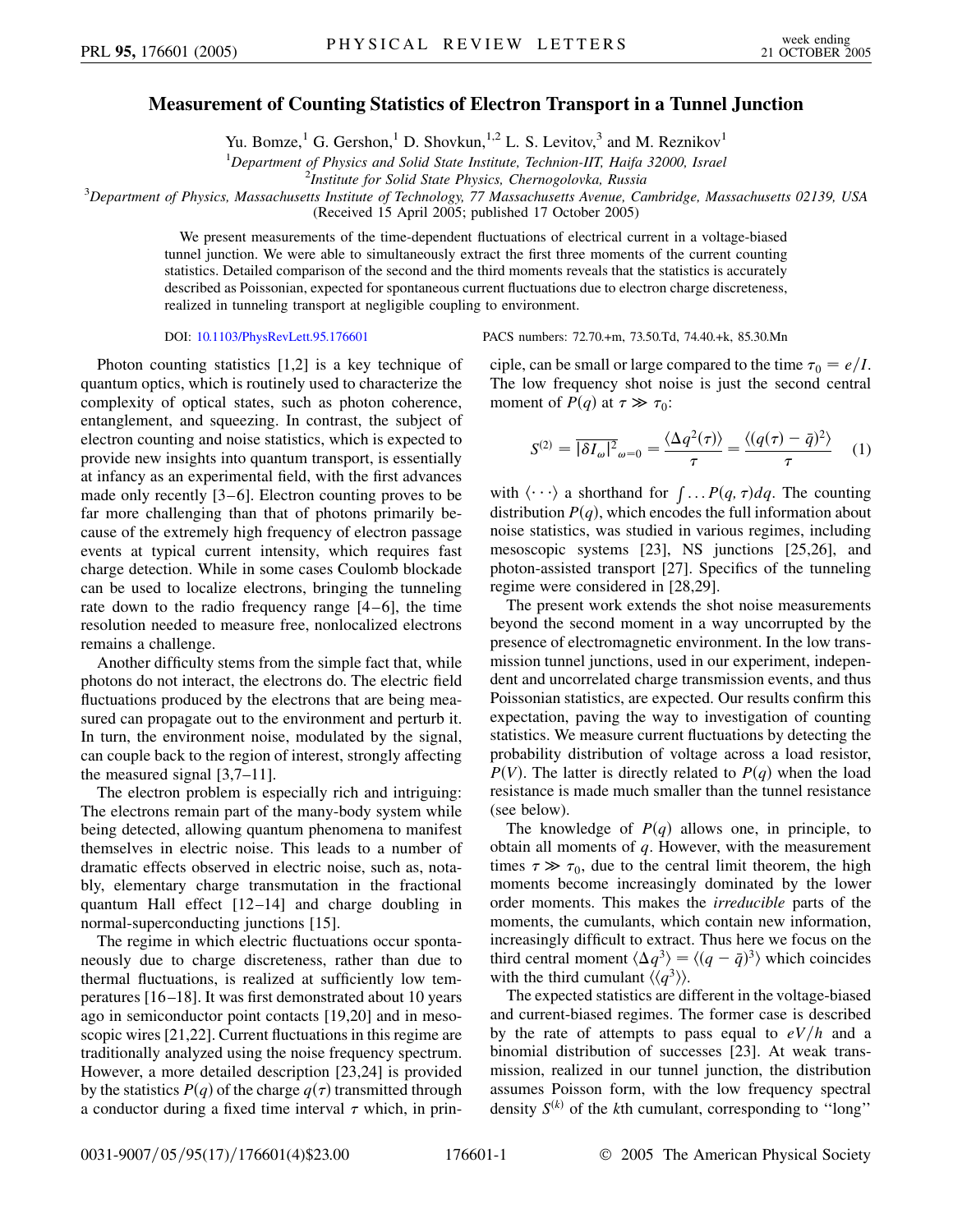measurement times  $\tau \gg \tau_0$ , expressed as

$$
S^{(k)} = \frac{\langle \langle q^k \rangle \rangle}{\tau} = e^{k-1} I. \tag{2}
$$

In a current-biased sample, in contrast, the rate of successes is fixed at  $I/e$ , with the attempts to pass, described by voltage fluctuations, characterized by Pascal distribution [8]. Theory of high-order noise statistics in the diffusive regime was developed in Ref. [7], the role of environment was considered in Ref. [9] (see also [10]).

In the first measurement of the third moment  $S^{(3)}$  Reulet *et al.* [3] used a low impedance tunnel junction ( $R_s \simeq$ 50  $\Omega$ ) as a noise source, with a parallel 50  $\Omega$  load impedance  $R_l$  of the cable used to feed the voltage to an external amplifier. The initial results [3] distinctly different from the Poissonian, in both magnitude and sign, suggested that  $S^{(3)}$ is dominated by the effects extraneous to the junction. A theoretical investigation [8,9] clarified the importance of the environment for correct interpretation of the results, obtaining

$$
S^{(3)} = S_s^{(3)} - 3R_{s,l}(S_s^{(2)} + S_l^{(2)}) \frac{\partial (S_s^{(2)} - S_l^{(2)})}{\partial V} \qquad (3)
$$

with  $R_{s,l} = R_s R_l / (R_s + R_l)$  the impedance of the sample in parallel with the load,  $S_s^{(2)}$  and  $S_l^{(2)}$  the sample and load noise, and  $S_s^{(3)}$  generated by the voltage-biased sample. The load resistor, being macroscopic, is not expected to produce a third cumulant [7,18]. The measurement [3], which due to  $R_1 \simeq R_s$  was neither fully in the voltage-biased nor in the current-biased regime, was well described by the last term of Eq. (3), dominated by the voltage-dependent  $S_5^{(2)}$ . Only at room temperature, due to low  $\partial S_s^{(2)}/\partial V$ , the result had the sign of  $S_s^{(3)}$ .

To measure the *intrinsic*  $S^{(3)}$  free of the admixture of the second moment, we use a new method suggested and analyzed in Ref. [28] (Fig. 1). Current fluctuations generated by the sample (voltage-biased tunnel junction of high impedance) produce voltage fluctuations on the load resistor  $R_l$ , which are amplified and analyzed with computer. The statistics of voltage fluctuations on  $R_l$ , as discussed below [Eq. (6)], is identical to that of the intrinsic current fluctuations in the junction, provided that  $R_l$  is much smaller than the junction differential resistance and the voltage drop across the junction is bigger then the temperature [8].

The main source of errors in the measurement of the *k*th cumulant  $\langle \langle q^k \rangle \rangle$  of the distribution *P*(*q*) is statistical. In order to estimate the signal-to-noise ratio, the measured value  $\langle \langle q^k \rangle \rangle$  should be compared to its variance var $(\Delta q^k)$ due to both sample and amplifier noise. The variance is expressed through the central moments of the order 2*k*. The variance of an *even* order for a generic distribution can be estimated with the help of the central limit theorem, using Gaussian statistics:

$$
var(\Delta q^k) = (\langle \Delta q^{2k} \rangle)^{1/2} \simeq ((2k - 1)!!)^{1/2} \langle \Delta q^2 \rangle^{k/2}. \tag{4}
$$



FIG. 1. Schematic of the experimental setup. The current source drives constant *average* current *I* while the capacitor  $C_v$  fixes the voltage across the sample and the load at relevant frequencies. The bandwidth is determined by the load resistance  $R_l$  and stray capacitance  $C_s$ . The voltage fluctuations across the load resistor are amplified and digitized by a 12 bit analog-todigital (A/D) convertor (Ultraview Corp.) with 5 ns sampling time and 20 ns interval between the samples. The amplifier input impedance is determined by *Rl*.

Here the variance  $\langle \Delta q^2 \rangle$  in Eq. (4) is due to the sample, amplifier, and load noise,  $S^{(2)} = S_s^{(2)} + S_l^{(2)} + S_a^{(2)}$ , assuming all three to be uncorrelated. The signal-to-noise ratio for a single measurement of the third cumulant is thus estimated as a ratio of  $S_3 \tau$  to  $15^{1/2} (S_2 \tau)^{3/2}$ , and therefore it is beneficial to reduce the sampling time  $\tau$  to improve sensitivity, in accord with the central limit theorem. However, the amplified signal is correlated at short times due to the finite bandwidth of the input circuit. This makes the effective sampling time restricted from below by the sample parasitic capacitance,  $C_s$ , of both intrinsic and stray kind, and by the effective input resistance  $R_{s,l}$ , so that  $\tau_{\text{eff}} \simeq R_{s,l}C_s$ . Repeating the measurement *N* times would  $\tau_{\text{eff}} = \kappa_{s,I} c_s$ . Repeating the measurement *N* times would<br>further reduce fluctuations by a factor  $\sqrt{N}$ , assuming statistically independent successive measurements. However, since the measurements separated in time by less than  $\tau_{\text{eff}}$ are correlated, the maximal improvement is of the order of

 $\sqrt{\frac{T}{\tau_{\text{eff}}}}$ , where T is the measurement time. In the case of a high impedance tunnel junction, the noise is dominated by the resistor  $R_l$  thermal noise,  $2k_B T/R_l$ . The measurements were performed at 4.2 K to reduce both this noise and the noise of the amplifier. We used a cryogenic amplifier built with ATF-35143 transistors. The amplifier voltage noise, expressed as  $2k_BTR$ , translates into  $R \le 500 \Omega$  at the bath temperature. Ignoring for now both the shot noise produced by the sample and the amplifier noise, we estimate the signal-to-noise ratio as

$$
S/N = \frac{e^2 I \sqrt{T}}{\sqrt{15} (2k_B T/R_l)^{3/2} \sqrt{\tau \tau_{\text{eff}}}}.
$$
 (5)

Replacing  $\tau$  by  $\tau_{\text{eff}}$  and plugging in Eq. (5) we find the signal-to-noise ratio  $S/N \propto R_l^{1/2} C_s^{-1}$ . It is therefore clear that it pays to decrease  $C_s$  and increase  $R_l$  to improve  $S/N$ . We placed a cryogenic amplifier in the vicinity of the sample to reduce as much as possible the capacitance  $C_s$ . The choice of the  $R_l$  is restricted by the desire to keep most of the signal at frequencies well above the  $1/f$  corner of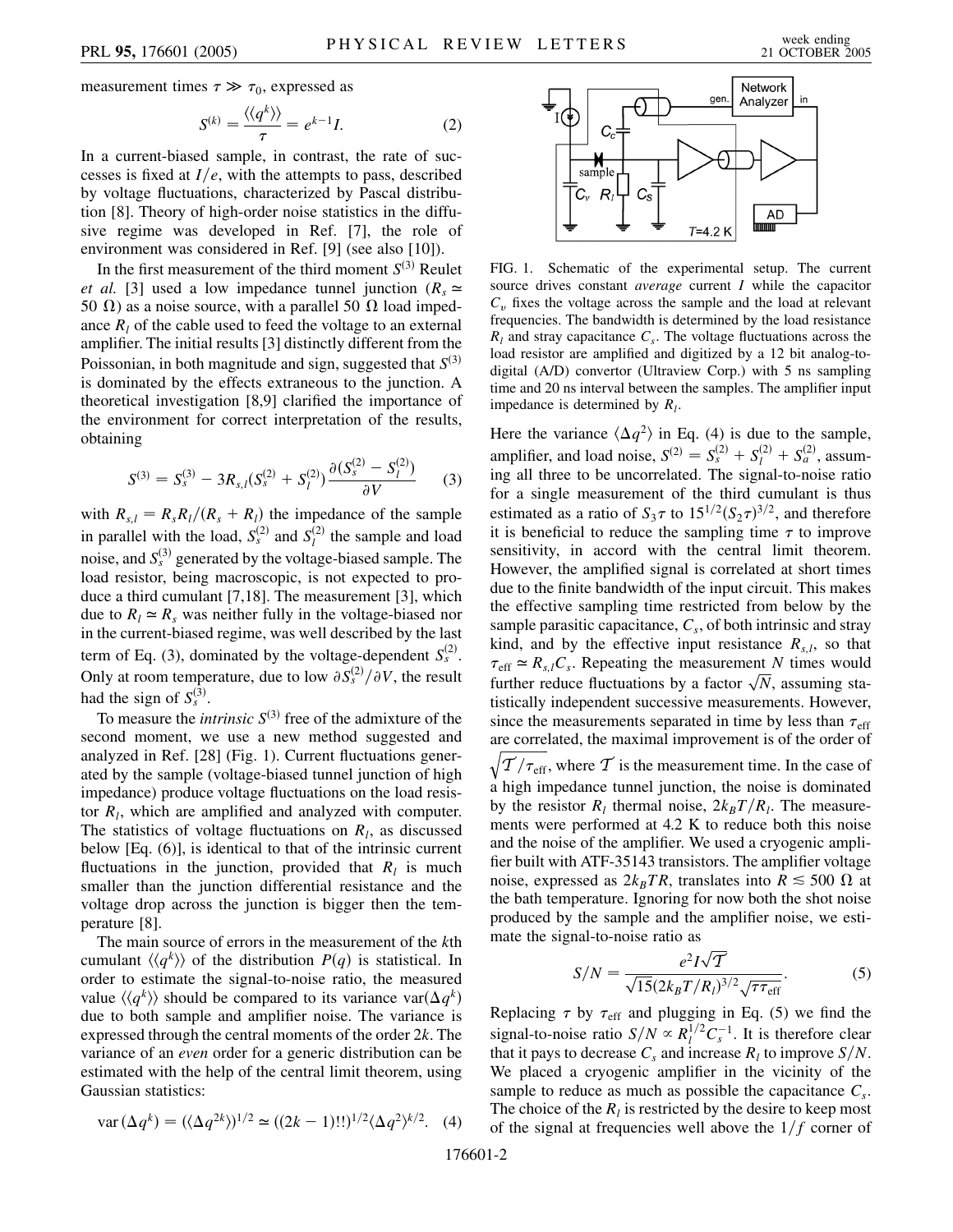the amplifier. We chose  $R_l = 9.1 \text{ k}\Omega$ , which together with the stray capacitance of about 4 pF gives  $\tau_{\text{eff}} = R_l C_s \approx$ 40 ns and signal bandwidth  $(2\pi\tau_{\text{eff}})^{-1} \approx 4$  MHz. We used a current source to set an *average* current. To preserve the voltage bias conditions, a capacitor  $C_v$  was introduced, which kept the voltage constant across the sample-load circuit at all relevant frequencies.

We used tunneling through a 30  $\AA$  thick SiO<sub>2</sub> gate oxide of a *p*-channel Si field-effect transistor to produce a shot noise. In this system tunneling occurs only under negative gate voltage required to induce a hole channel. The differential resistance of the barrier  $R_s = (\partial I / \partial V)^{-1} > 10^7 \Omega$ was much bigger than  $R_l$ , placing the sample securely in the voltage-biased regime. Indeed, the maximal contribution of the second term in Eq. (3),

$$
-3Z(eI + 2k_B T/R_l)e\frac{\partial I}{\partial V} \approx -\frac{6ek_B T}{(R_l + R_s)},\qquad(6)
$$

is estimated as  $5.2 \times 10^{-48}$  A<sup>3</sup>/Hz<sup>2</sup>, which is 2 orders of magnitude smaller than  $e^2I \sim 5 \times 10^{-46}$  A<sup>3</sup>/Hz<sup>2</sup> (Fig. 2) and 3).

The amplified voltage  $V_a$  was sampled with an A/D convertor during 5 ns intervals about  $10^{10}$  times at each bias current value. Typical distribution  $P(V_a)$  is presented in Fig. 2, upper inset. To clean the obtained histogram, we correct for nonequal bin widths of the converter by calibrating the latter against a linearly swept signal (Fig. 3, lower inset). The effect of normalizing  $P(V_a)$  with the converter calibration, illustrated in Fig. 2 lower inset, is twofold. First, the histogram loses the noisy features on the smallest scale. Simultaneously, the envelope is somewhat corrected on a large scale. The latter effect, due to averaging, has longer stability time, which is fortunate, since the noisy features, while less stable, were found to have little effect on the second and third cumulants.



FIG. 2. Measured value of the noise,  $S^{(2)}$ , as a function of the current. Different markers represent the data of three different measurements. The straight line  $S^{(2)} = eI$ , corresponding to the expected noise intensity [32], is shown for guidance. Upper inset: raw voltage histogram sample. Lower inset: cleaned histogram, illustrating the result of normalizing with the A/D converter calibration (see text).

For a linear circuit, the amplified voltage  $V_a(\omega)$  and the input current  $i(\omega)$  Fourier components are proportional:  $V_a(\omega) = Z(\omega)K(\omega)i(\omega)$ , with *Z* the load impedance and *K* the amplification. Therefore the third cumulant is related to the respective spectral densities of  $V_a$  as

$$
\langle V_a^{(3)} \rangle = \frac{S^{(3)}}{(2\pi)^2} \iint_{-\infty}^{+\infty} A(\omega) A(\omega') A(-\omega - \omega') d\omega d\omega' \tag{7}
$$

with  $A(\omega) = Z(\omega)K(\omega)$ . For the broadband amplifiers used, the amplification  $K(\omega)$  was almost frequency independent between the low  $\sim 0.5$  MHz and high  $\sim 25$  MHz frequency cutoffs intentionally introduced to filter the  $1/f$ amplifier noise and the wide-band noise at frequencies well above  $(2\pi\tau_{\text{eff}})^{-1}$ . The complex product  $Z(\omega)K(\omega)$  was obtained from calibration, introducing a known current through a small capacitor  $C_c$  typically of 2.4 pF. We then used Eq. (7) for  $V_a^{(3)}$  and a similar expression for  $V_a^{(2)}$  to extract  $S^{(3)}$  and  $S^{(2)}$ . The second cumulant  $S^{(2)}$  combines the shot, thermal, and amplifier noise contributions. Since only the former depends on current, the amplifier noise and the thermal noise, obtained from  $S^{(2)}$  at zero current, can easily be subtracted [30]. The resulting noise  $S^{(2)}$ , shown in Fig. 2, varies linearly with current as expected  $(eV \approx 4$  eV  $\gg k_BT$  at all currents). The measured value agrees with the expected value, *eI*, within a calibration error of 5%.

In order to extract properly the third cumulant of the voltage, one should account for the effect of amplification nonlinearity that can mix  $S^{(2)}$  with  $S^{(3)}$ . Let us consider the amplifier nonlinearity,  $V_{\text{out}} = K(V_{\text{in}} + V_{\text{in}}^2/U)$ , which contributes to  $\langle \delta V_{\text{out}}^3 \rangle$  as follows:

$$
\langle \delta V_{\text{out}}^3 \rangle / K^3 - \langle \delta V_{\text{in}}^3 \rangle = 9 \langle \delta V_{\text{in}}^2 \rangle^2 / U + O(U^{-2}). \tag{8}
$$



FIG. 3. Measured third cumulant  $S^{(3)}$  of the transmitted charge, obtained separately for different current directions. (Markers are the same as in Fig. 2; the straight line is  $S^{(3)} = e^2 I$ .) Upper inset:  $S^{(3)}$  vs *I* without amplifier nonlinearity correction. Lower inset: normalized histogram of the linearly swept signal, used to calibrate the A/D converter (see text).